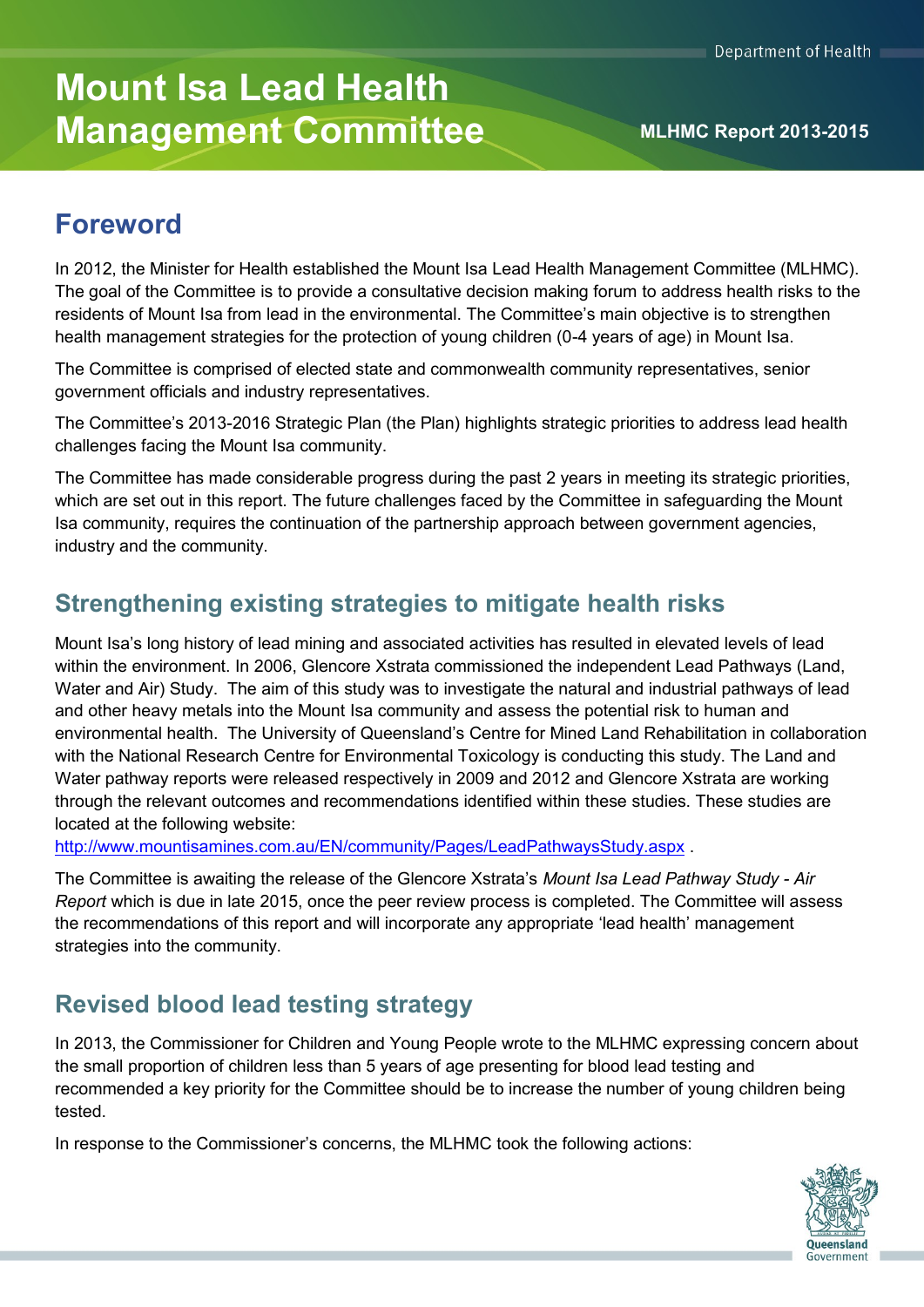- Secured agreement that blood lead testing be incorporated as part of routine health checks of Mount Isa children who are under the care of the state
- Introduction of routine blood lead level testing of blood samples taken from children aged 1-4 years in Mount Isa Hospital. The Department of Health contributed \$90,000 to the North West Hospital and Health Service to support an additional blood lead testing program. The routine testing commenced in August 2014.

Appendix 1 outlines the results of the blood lead testing program incorporating the voluntary QML testing and the Mount Isa Hospital program, from 2012 to 1 October 2015.

The Committee's key priority in 2016 will be to continue the implementation of new measures which will increase participation of young children in blood lead testing programs, ensuring health risks are identified and addressed in a timely manner.

# **Promoting safe lead health management practices**

## **Community education and promotion**

The MLHMC supports the MLHMC Sub-Committee to ensure strategies are in place to support residents adopt 'lead safe' practises. The MLHMC Sub-Committee is chaired by Rob Katter, the State Representative (Member for Mount Isa) and comprises of:

- Mr Tony McGrady, Mayor, Mount Isa City Council
- Mr Paul Woodhouse, Chair, North West Hospital, and Health Board
- Mr Greg Ashe, Chief Operating Officer, Glencore Zinc Assets Australia

The primary function of the Sub-Committee is to provide oversight to the local operations of the Living with Lead Alliance (LWLA). The LWLA is a non-government organisation established to improve 'lead health' management practices within the Mount Isa community. The goal of the LWLA is to achieve a sustainable improvement in the health of the Mount Isa community by effectively managing programs to assist the community in working towards a safe and healthier lifestyle for Mount Isa children.

During 2012-2014, the LWLA continued to promote healthy living through a number of programs that educate the community on how to live safely with lead. These programs include:

- The Backyard Improvement Program: An incentive-based competition aimed at residents reducing bare soil areas where children play. In 2012-2013, 44 Mount Isa residents (all with children less than 5 years of age) joined the program and made a commitment to reducing bare soil areas in their gardens/yards.
- LEADSmart Education Program: All Mount Isa schools, kindergartens and day care centres are now part of the Alliance LEADSmart Education Program, which promotes lead safe educational messages.
- Healthy Eating Recipe Books: The Alliance developed three Healthy Eating Recipe Books over the past two years to deliver healthy eating recipes and information on foods that can assist in reducing the amount of lead the body ingests. Copies of these recipe books have been distributed throughout the Mount Isa community, with many provided to indigenous communities.
- Squeaky's (the LWLA mascot) Promotional Merchandise: The LWLA has distributed over 50,000 products (pencil cases, balloons, activity books etc) incorporating the '*Squeaky says be lead smart'* and wet wipe, wash and eat well messages.
- Indigenous Blood Lead Testing Program: In 2013-2015, the LWLA worked closely with the Indigenous Children and Parenting Program (ICaPP) to promote lead awareness within indigenous communities and to increase the number of indigenous children undertaking blood lead tests. The LWLA, with the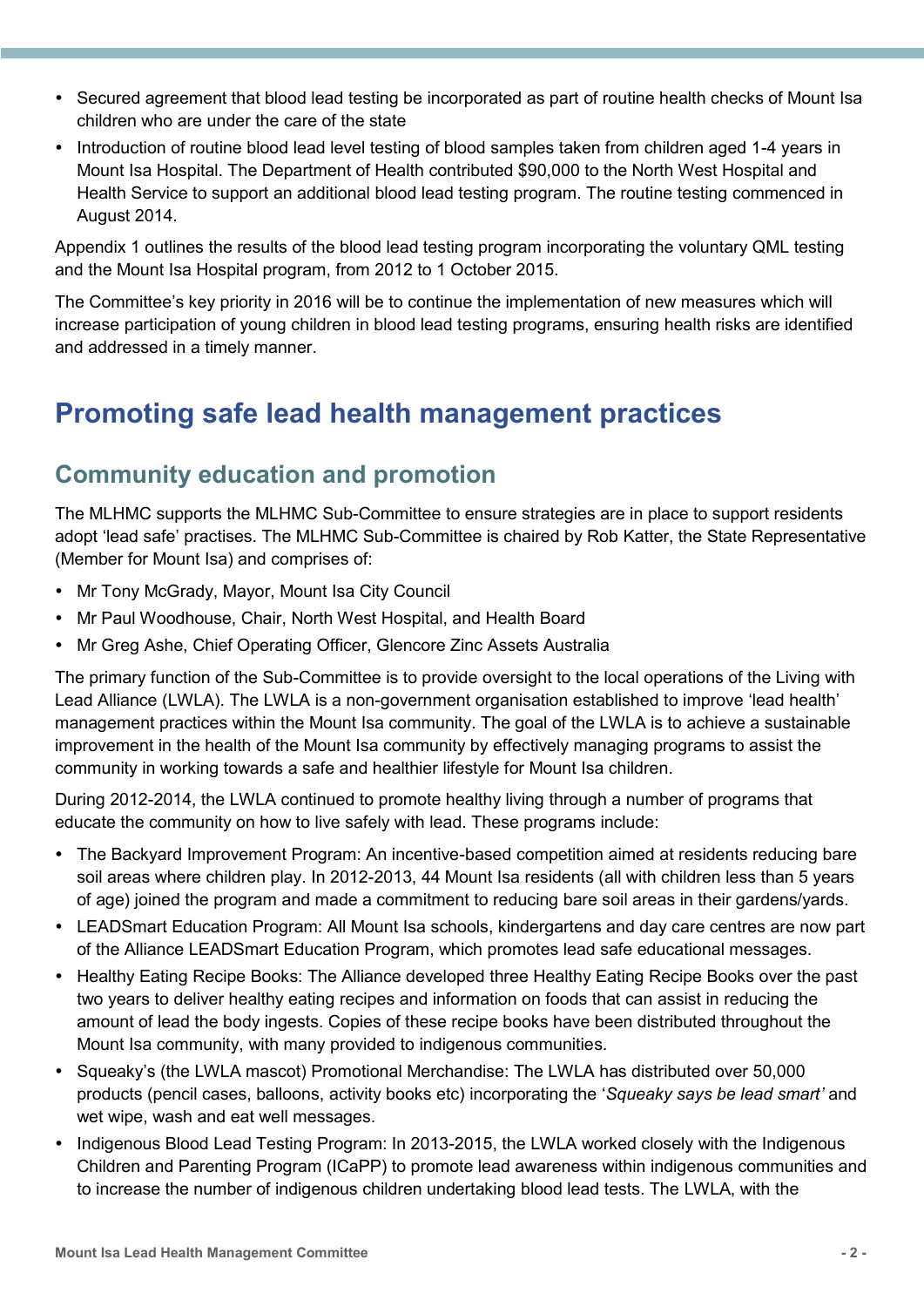assistance of ICaPP, have taken over 25 indigenous children aged 5 years and under to have their blood lead levels tested at QML Pathology.

 Educational Seminars: The LWLA coordinates annual lead education seminars that are focussed towards local general practitioners, allied health workers, teachers, nurses, doctors and residents of Mount Isa. The seminars are carried out by Emergency Physician and leading toxicologist Dr Mark Little. These seminars keep the community informed on the 'living safely with lead' messages including topics such as; how lead enters the body, toxic effects of lead and how to reduce the possible risk of high blood lead levels.

The LWLA provides annual reports, which further outlines their activities. These are available at:

- 2012 2013: [http://www.livingwithlead.com.au/wp-content/uploads/2013/04/LWLA-2012-2013-](http://www.livingwithlead.com.au/wp-content/uploads/2013/04/LWLA-2012-2013-Report.pdf) [Report.pdf](http://www.livingwithlead.com.au/wp-content/uploads/2013/04/LWLA-2012-2013-Report.pdf)
- 2012 2014: [http://www.livingwithlead.com.au/wp-content/uploads/2013/04/LWLA-EYR-2013\\_14.pdf](http://www.livingwithlead.com.au/wp-content/uploads/2013/04/LWLA-EYR-2013_14.pdf)

#### **Government and non-government agencies**

The MLHMC has sought to raise awareness of state government agencies in Mount Isa to incorporate or strengthen existing 'lead safe' procedures in their department's policies and guidelines to support their operations in Mount Isa. The Committee wrote to the departments that have a presence in Mount Isa highlighting the importance of distributing information from the LWLA to ensure consistent messages. The Technical Working Group of the Committee was made available to assist departments in reviewing information and ensuring that it is adequate and appropriate.

# **Emerging issues**

In 2015, the National Health and Medical Research Council (NHMRC) finalised its review on the evidence of the health effects and management of lead exposure in the general population. In May 2015, the NHMRC updated its public *Statement: Evidence on the Effects of Lead on Human Health* recommending for various reasons that the blood lead notification level should be reduced from 10 micrograms per decilitre (µg/dL) to 5 µg/dL. The Department of Health is currently proposing to change the blood lead notification levels within the *Public Health Act 2005* from 10 µg/dL to 5 µg/dL.

Similarly, Safe Work Australia commissioned a report/discussion paper to examine the health effects of exposure to lead and based on the analysis, advice on appropriate blood lead removal levels and a workplace exposure standard for lead. This review suggested the Work Place Exposure Standard be reduced from 0.15 mg/m $^3$  to 0.05 mg/m $^3$ . Safe Work Australia however has made no decision in relation to the implementation of the review's recommendations. Safe Work Australia will be formally consulting with each state and territory health departments in relation to any proposed actions or outcomes of this process.